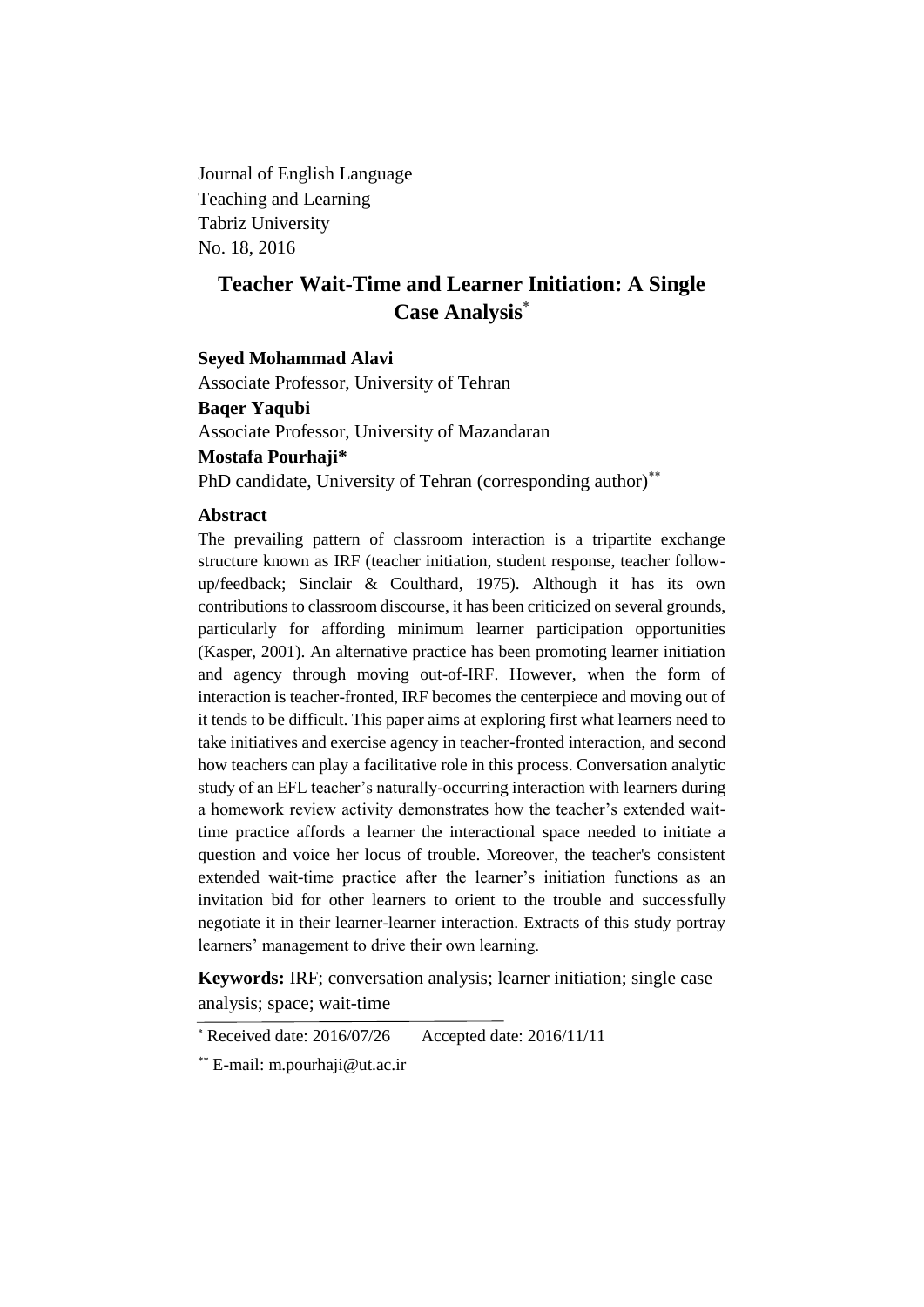#### **Introduction**

One of the most prevalent practices in classroom interaction is the IRF sequence (teacher initiation, student response, teacher followup/feedback; Sinclair & Coulthard, 1975). In the words of Wells (1993), "if there is one finding on which learners of classroom discourse agreed, it must be the ubiquity of the three-part exchange structure" (p. 1).

As to its value, some researchers consider the IRF as 'the essential teaching exchange' (Edwards & Westgate, 1994, p.124) and sometimes as a norm of conduct (Hicks, 1995, p. 6). In practice, teachers have adopted the IRF as a 'ritualized behavior' because it brings about control and efficiency (Van Lier, 1996). Musumeci (1996) suggests four reasons why it prevails in classroom interaction. First, it is in line with teachers and learners' expectations. Second, teachers have experienced that some learners are desperately waiting for (positive) feedback. Third, it concurs with power relations in most classes. When IRF is at work, the teacher controls over who can talk, when and about what (Greenleaf & Freedman, 1993). As a result, the asymmetrical role relationship between teachers and learners would be established and sustained. Finally, it is the most effective means of moving the discourse forward and overcoming the thorny problem of time constraints (Walsh, 2006).

However, some criticisms have been leveled against the use of the IRF exchange due to its affording of minimum opportunities for language learning, particularly for developing communicative competence (Kasper, 2001), and also for placing severe limitations on learner contributions to classroom discourse (Nunan, 1987). The main concern over the use of the IRF is best encapsulated in the words of Legutke and Thomas (1991, p. 9):

The way it is structured does not seem to stimulate the wish of learners to say something, nor does it tap what they might have to say ... Learners do not find room to speak as themselves, to use language in communicative encounters, to create text, to stimulate responses from fellow learners, or to find solutions to relevant problems.

As a result, quite recently, scholars and practitioners have widely acknowledged the importance of learner initiation through moving out of IRF (Garton 2012; Waring, 2009, 2011). It is believed that when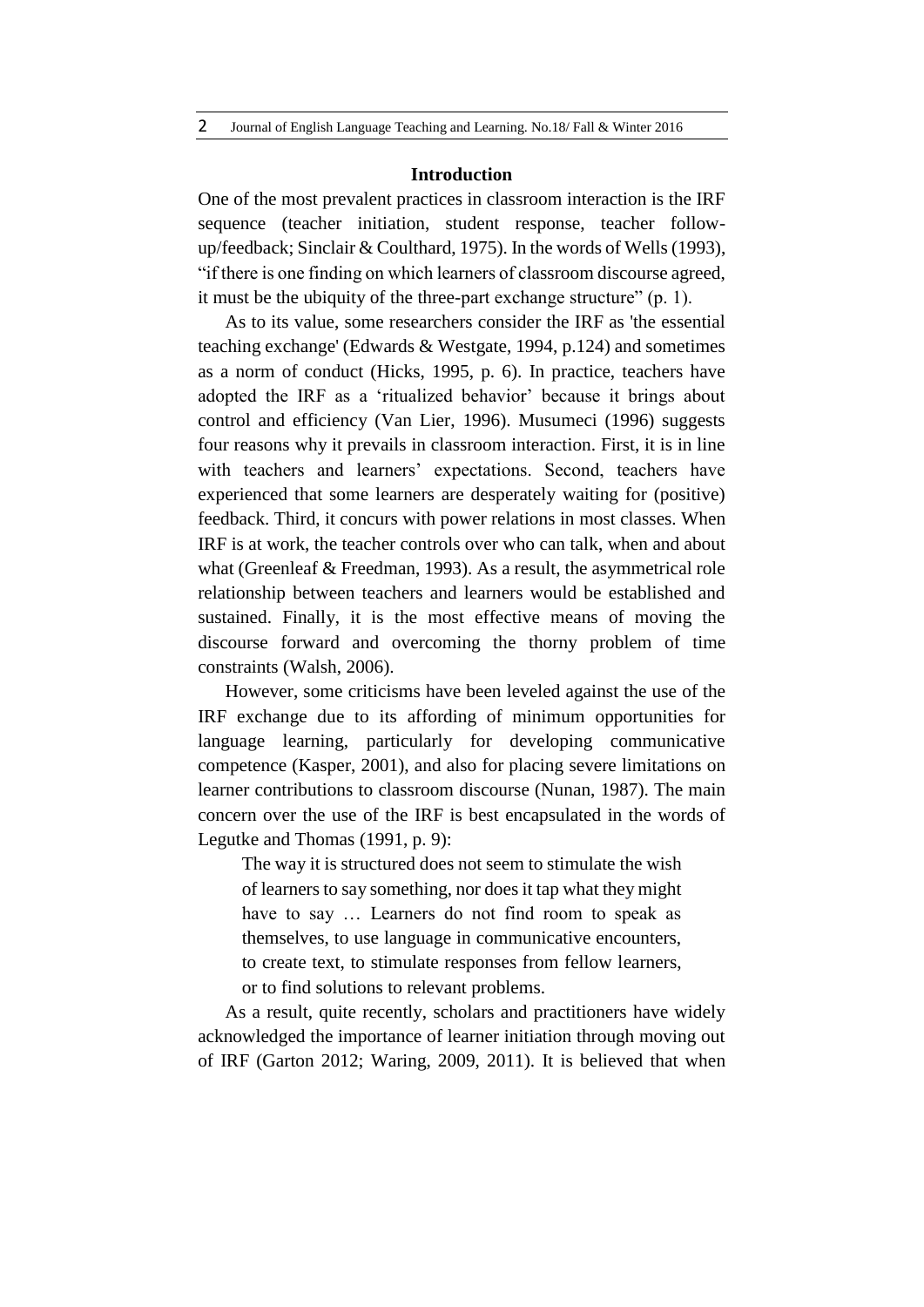learners take initiatives, e.g. by raising questions or providing comments, they are actually paving the way for exercising agency, i.e. managing and directing interaction in light of their needs and goals (Allwright, 1984; Van Lier, 2008).

Waring (2011) defines learner initiation as "any attempt to make an uninvited contribution to the ongoing classroom talk, where 'uninvited' may refer to (1) not being specifically selected as the next speaker or (2) not providing the expected response when selected" (p. 204).

### **Extract 1**

*Teacher: What's your favorite hobby, Reza?*

*Ali: Excuse me, why do all teachers always ask about our hobbies?*

#### *Teacher: {laughter} what else should we ask about?*

This extract portrays an instance of moving out of IRF. The teacher nominates a learner (Reza) and asks him about his hobby in a referential question. Another learner (Ali) self-selects himself as the next speaker, takes the floor, and makes an uninvited contribution. Although this contribution occupies the R position in the sequence, it does not constitute the R of the IRF sequence. Even if the nominated student (Reza) had made the same contribution, it would again have been an initiation due to being unexpected.

The significance of learner initiation has been recognized in both theory and practice. Within the input-output model of language acquisition (Gass & Selinker, 2001), a learner receives input from the environment, processes the input inside the brain, and produces output. Not only should this input be available to the learners, but also it should be linguistically and cognitively accessible to them (Kumaravadivelu, 2006). In other words, comprehensibility is a necessary (but not sufficient) condition of input (Krashen, 1985). Pica, Young, and Doughty (1987) found in their study of native speaker/ non-native speaker dyads that learner initiatives lead to more interaction and thus increase comprehension of input. Learner initiation entails clarification requests, confirmation checks, comprehension checks, repairs and the like (Kumaravadivelu, 1993; Walsh, 2002) which promote negotiation of meaning and lead to input modification. In other words, learner initiation is an attempt to fine-tune the input to one's level of L2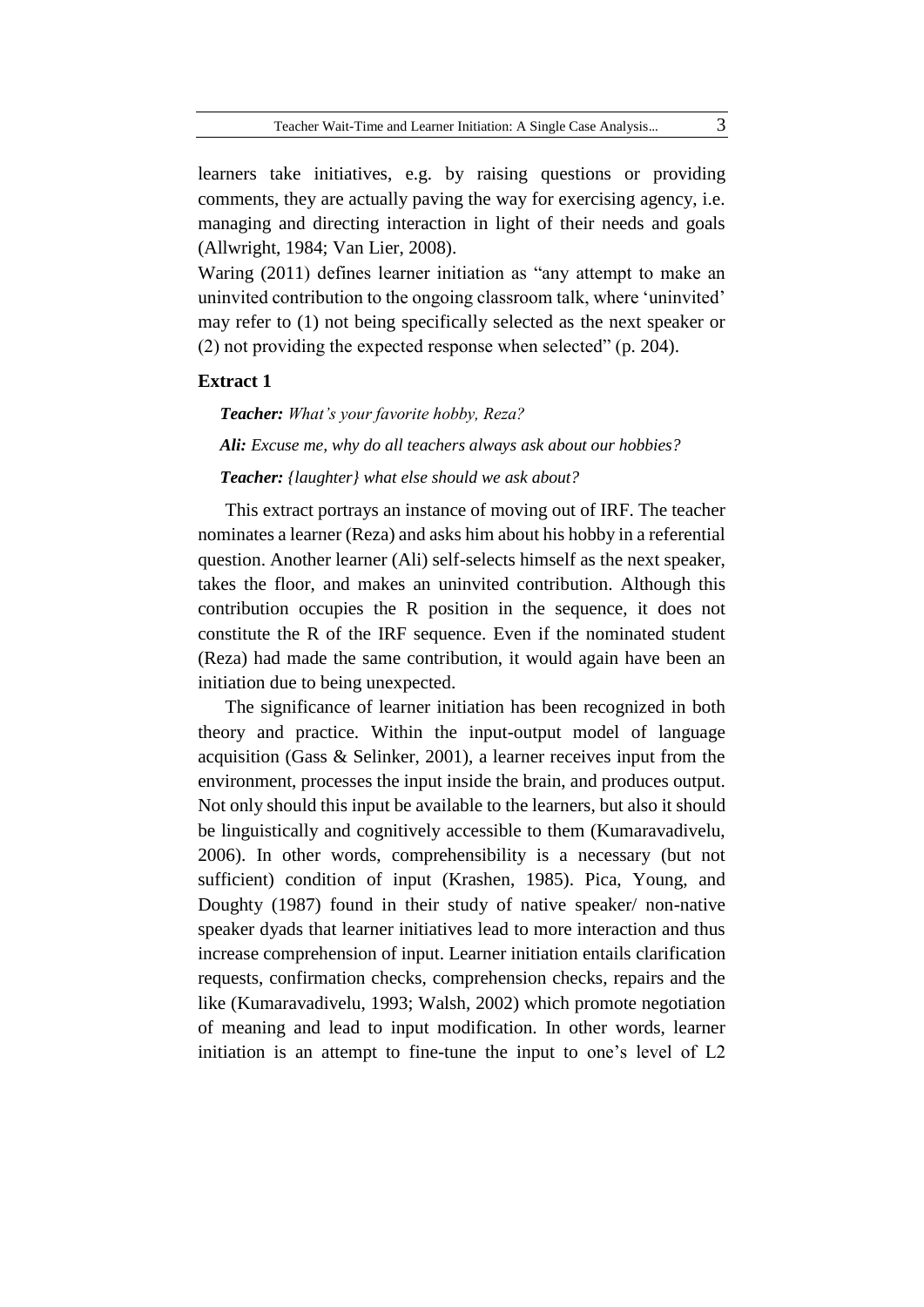development. In addition to receiving input of higher comprehensibility, learners can actually create an opportunity for themselves to produce comprehensible output (Swain, 1985) via taking initiatives. Therefore, according to Ellis (1998) "a classroom is acquisition-rich when learners are given a chance to control the discourse" (p. 147). Within Vygotsky's (1978) sociocultural theory, learning is conceptualized as participation in classroom interaction (Donato, 2000). Exercising initiative is one form of actively participating in classroom discourse (van Lier, 1984). Learning from this perspective is not dependent upon the amount of comprehensible input, but upon 'the opportunities for meaningful action that the situation affords' (van Lier, 2000, p. 252). As to Critical pedagogy (Freire, 1970), learners have been the 'oppressed' members of classroom context as long as the 'banking model of education' is in practice. In his authoritative book, *pedagogy of the oppressed*, Freire argues against the model in which learners are considered as "empty vessels to be filled by the teacher" (p. 79). Instead, he argues in favor of a dialogic 'problem-posing model' that empowers learners to voice their concerns. When learners exercise agency and take initiatives, they are actually making and managing the transition from the banking model to the problem-posing model. From a pedagogic perspective, learner initiation means 'individualizing the instruction', 'matching the instruction to one's particular needs', and 'creating participation opportunities for oneself and for other learners' (Allwright, 1984). Slimani (1989) has also suggested that "although there is usually much less learner-initiated than teacher-initiated content in classrooms, it is from the former, rather than the latter, that learners claim to have learned the most" (cf., Thornbury, 1996, p. 282).

In spite of the considerable significance attached to learner initiatives, such initiatives manifest themselves quite infrequently in classroom discourse, specifically when the focus of the class is on form and accuracy. In form and accuracy context, turn-taking sequences are tightly controlled by the teacher and the form of classroom interaction is teacher-fronted (Seedhouse, 2004). In this context, IRF becomes the centerpiece and initiation is hard to take, but not impossible. Therefore, what can make initiation feasible in teacher-fronted classroom interaction?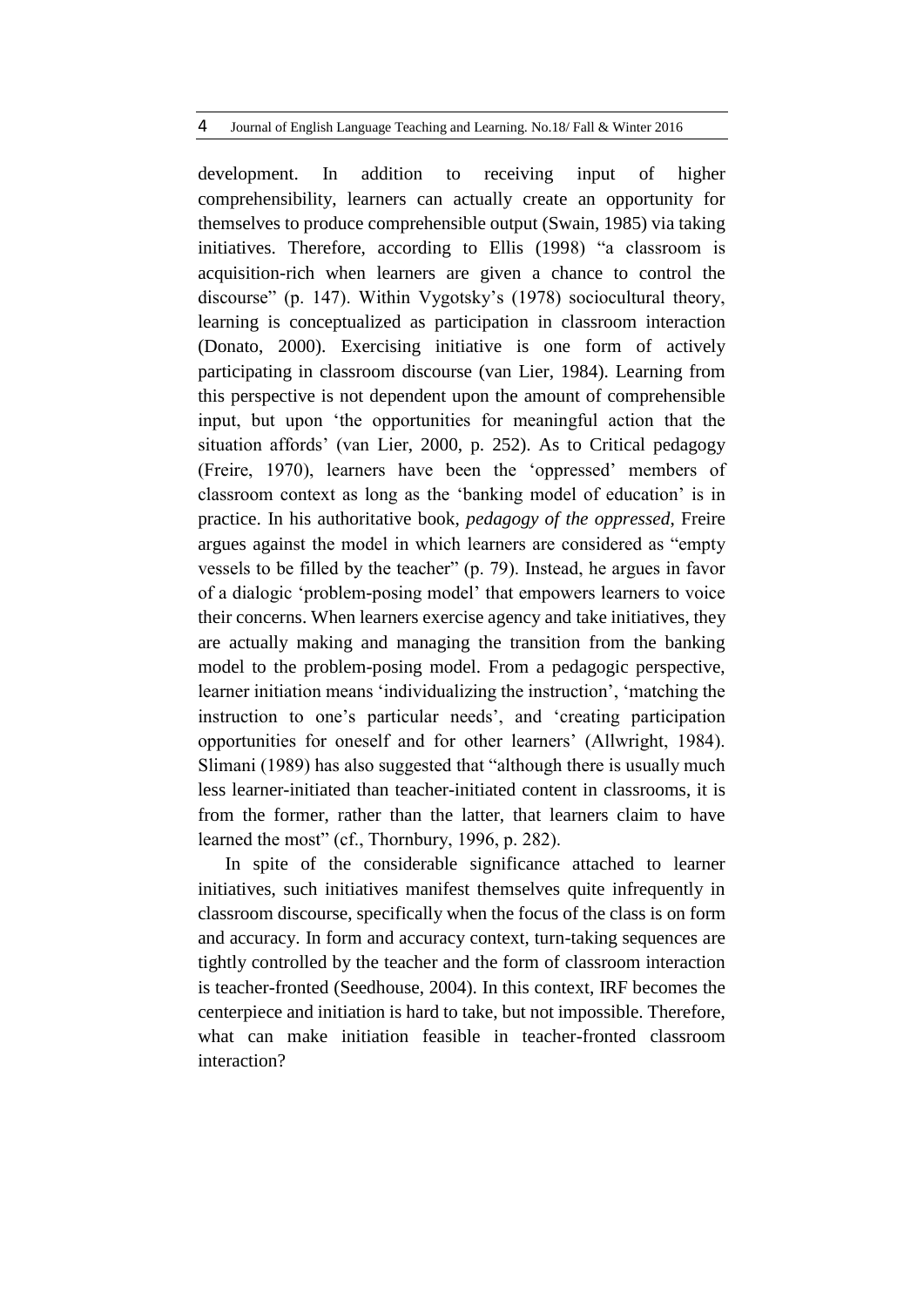A handful of conversation analytic studies have dealt with the issue of learner initiation in classroom discourse. Those studies mainly focused on it nature, typology, and outcomes. For example, in her study of an ESL classroom, Waring (2009) detailed a student's success in moving out of a series of IRF sequences during a homework review activity and the participation structure that the initiation triggered in the unfolding discourse. Jacknick (2009), in her doctoral thesis, considered initiations on a continuum of difficulty based on the degree to which the initiation is projected by or affiliates with the prior teacher turn. Still in another study, Waring (2011) audio- and video-taped seven ESL classes to extract cases of learner initiation and to propose an empirically-based typology of learner initiatives. She identified three types of initiatives: (1) initiating a sequence (type A); (2) volunteering a response (type B); (3) exploiting an assigned turn (type C). Garton (2012) examined 11 EFL lessons in Italy, identified relevant episodes containing learner initiatives and described the functions of learner initiative in the unfolding patterns of interaction.

However, to the best of our knowledge, the sources of learner initiation in teacher-fronted interaction seem to be underrepresented in the literature. Moreover, the role of the teacher in generating opportunities for learners to voice their problems and provide comments in their initiatives has remained under-researched.

#### **Research questions**

- 1. What do learners need to move out of IRFs and take initiatives in teacher-fronted interaction?
- 2. How can teachers encourage learners to take initiatives and exercise agency in the classroom?

#### **Methodology**

The tenets of conversation analysis (CA) inform the methodology of this study. Since CA is by definition "the study of recorded, naturally occurring talk-in-interaction" (Hutchby & Wooffitt, 2008, p. 12), the design of this study contains: (a) making recordings of natural interaction; (b) transcribing the recorded data; (c) analyzing selected episodes; and (d) reporting the research (Ten Have, 2007).

The data come from a larger corpus of 10 two-hour adult EFL classes video-taped at a language institution in the northern part of Iran,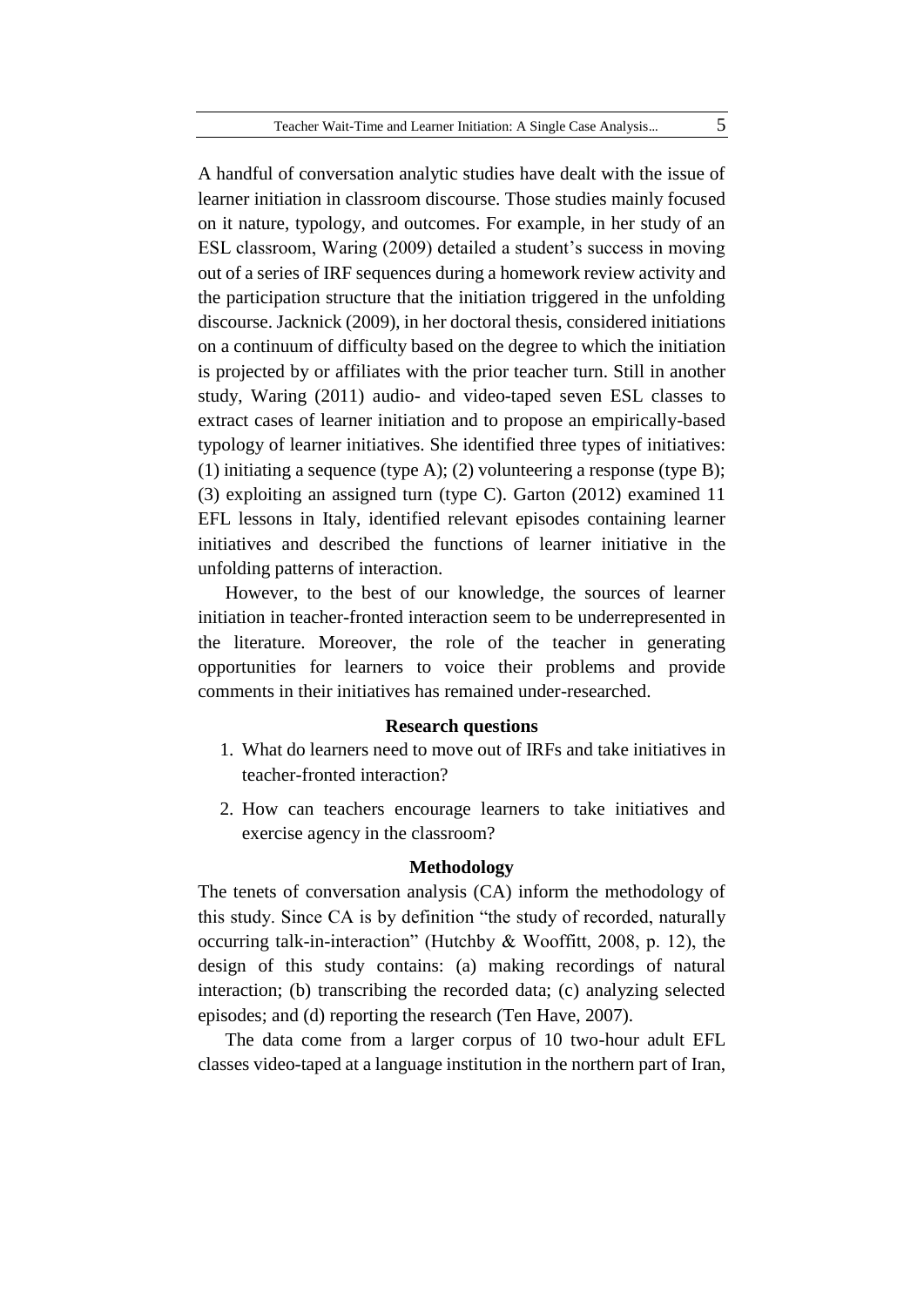the province of Mazandaran. The data for this study were taken from an intermediate-level coeducational class whose teacher was a 27-year-old experienced M.A. holder in TEFL at the time of data collection. In his class, there were 13 students, eight females and five males, whose ages ranged from 19 to 31. The class met twice a week in the afternoons. To observe research ethics, informed consent was obtained from the participants of the study.

The lesson was videotaped using a wall-mounted camera already installed in the class for observational purposes. Therefore, the teacher and the learners had gotten used to the presence of the camera since it had been there for more than a year. To record classroom interaction as it naturally occurred, we assumed the role of complete observers and did not attend the class, nor did we ask for any extracurricular activities.

The two-hour video-recording was transcribed line-by-line in its entirety using the modified version of the system developed by Jefferson (1983) with some slight modifications (see Appendix). Various interactive features, including beginnings and endings of turns, the duration of pauses, latching turns, overlapping intonation, gesture, and the like, were documented in the transcript to make it more comprehensive and accurate. Afterwards, we read through the transcript over and over to identify episodes of teacher-fronted interaction entailing learner initiatives.

#### **Single Case Analysis**

Conversation analysis (CA) describes a single phenomenon or a single domain of phenomenon by examining a collection of instances (Schegloff, 1987). One aspect of CA is single case analysis where the analyst describes a single phenomenon not through examining a collection of instances, but by analytic explication of a single fragment of talk (Hutchby & Wooffitt, 1998; Schegloff, 1987). The purpose of single case analysis is to develop a richer and deeper understanding of a phenomenon (Raymond & Heritage, 2006) via portraying its structuring and subtleties in a single utterance, speech act, or episode (Hutchby & Wooffitt, 1998). In other words, single case analysis does not try to uncover a new phenomenon; rather, it aims at uncovering a particular aspect of interaction previously unnoticed in a single episode (Mori, 2004). Validity of analysis is not contingent upon the frequency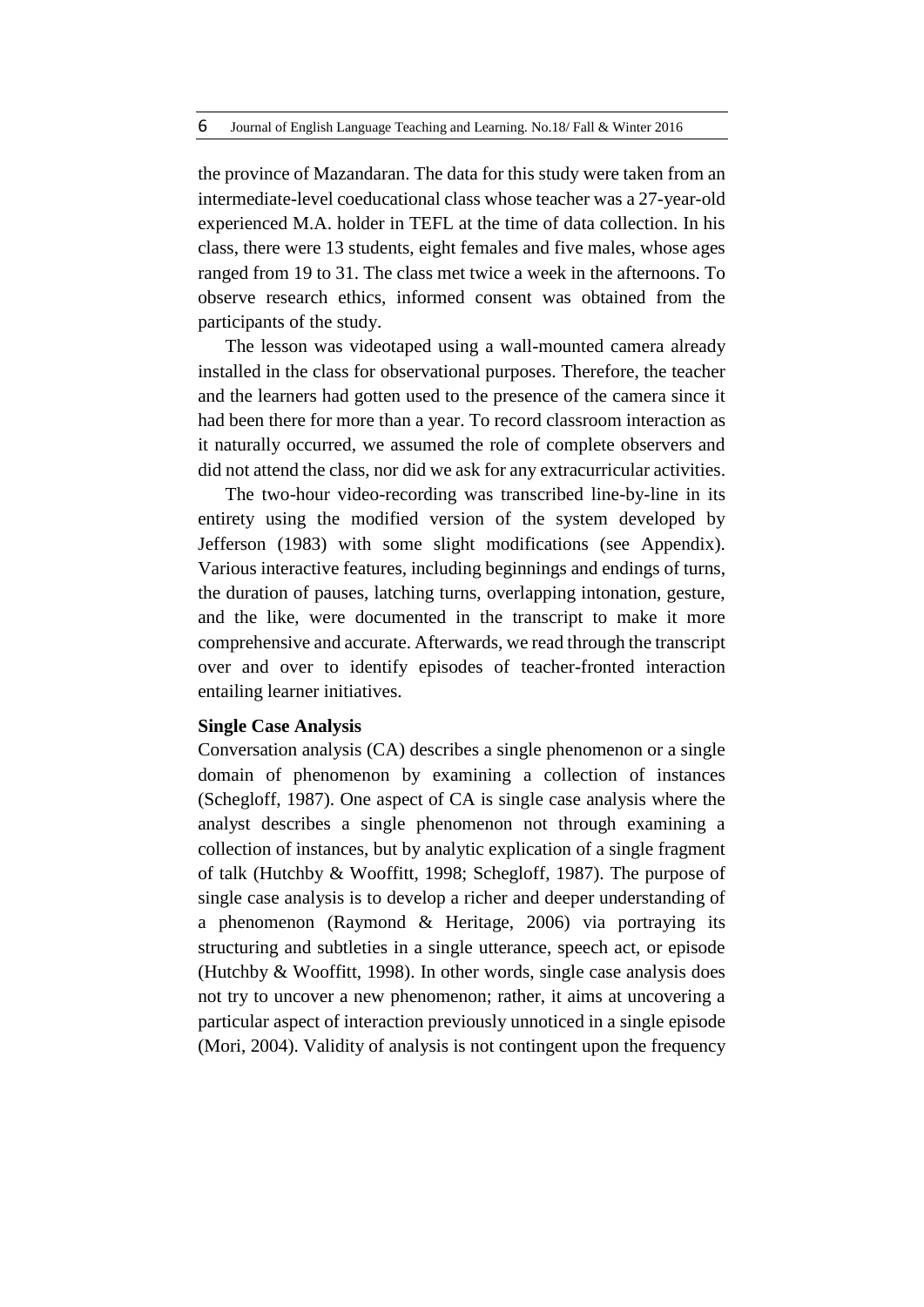of instances, but on the adequate descriptions of how a certain feature works in a system (Waring, 2008).

Accordingly, we focused on a single episode happening within 'form-and-accuracy context' (Seedhouse, 2004) in which learners take initiatives. Extract 2 depicts the organizational structure of the selected episode. This is part of a homework review activity, which is a typical example of teacher-fronted interaction.

### **Extract 2** *Episode*

*435*  $T = \frac{1}{e}$  *yes, that's right*  $(0.5)((turning to L3))$  *Number*  $\frac{1}{e}$  *Number* 

- *436 L3 ="what time does the last train leave?" (0.5) can you tell me when the last train leaves=*
- $437$  **T**  $=$  *can you tell me when the last train leaves. It is true, >but because we have what*

*time, it's good to say what time. Can you tell me what time the last train leaves?< (0.5) Or when is also acceptable. That's right. ˚Good˚, ↑thank ↓you so much. Now let's go to the next part.(4.0)*

- *438 L5= excuse me, I have a problem with fewer and less.=*
- *439 T =↑aha=*
- *440 L5=I can't understand u::m=*
- *441 T =the difference=*
- *442 L5=it means u:m (1.0) isn't enough, ↑yes=*

*443 T we::ll, it depends on the sentence (2.0)*

*444 L3=less means not too much=* 

445  $\mathbf{T}$  = and what about few? <

- *446 L3= not too many =*
- *447*  $T = \text{Jyes},$  °very good° ((looking at L5) Ok ↑ Maryam? (2.0) *↑Clear? (1.5)*

*448 L9 Can you please give example for less a:nd=*

 $449$  **T** =  $\frac{1}{3}$  *sure* ((standing up and going to the board)) (4.0)

*450 L2=Teacher, I have a sentence=*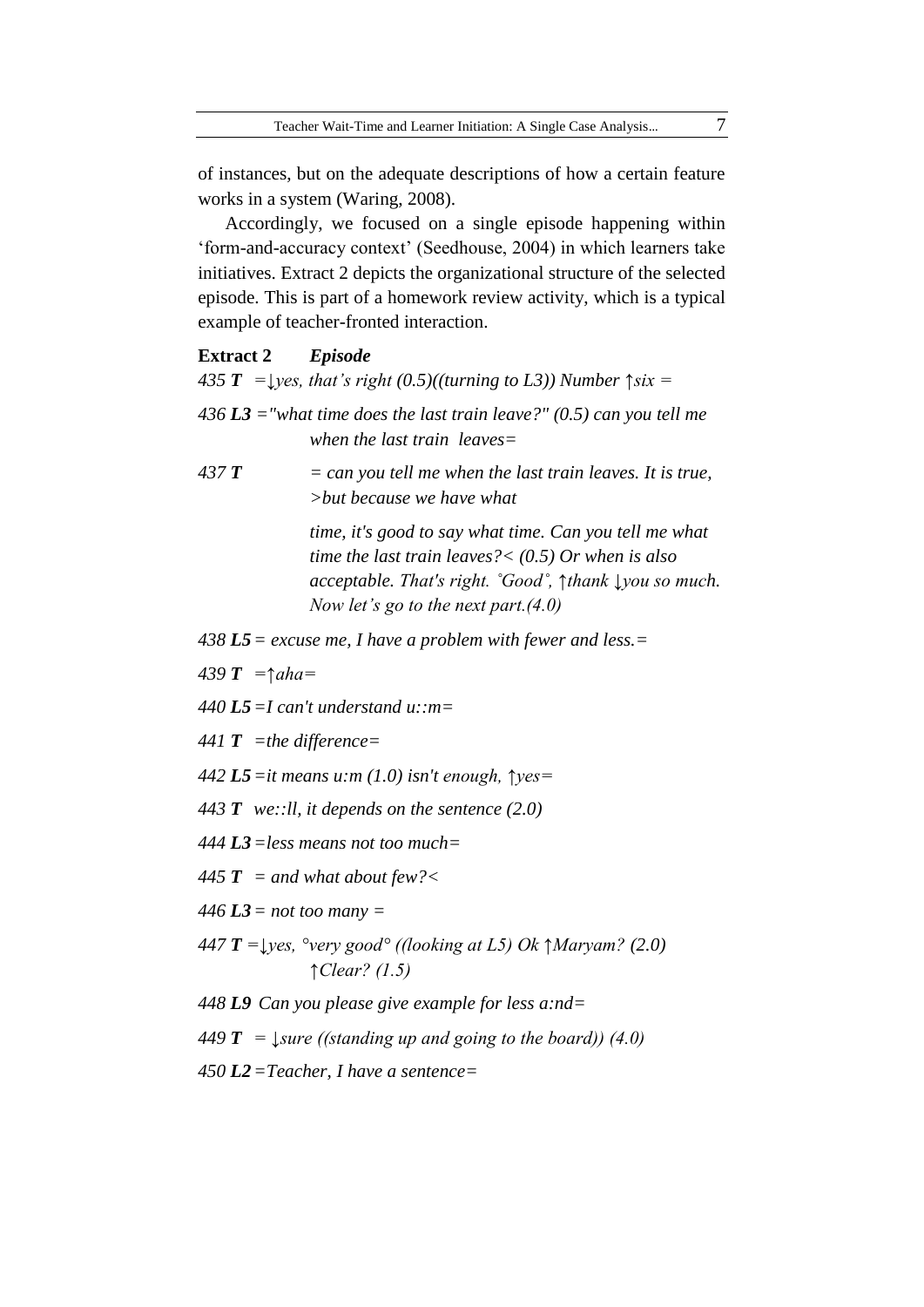*451 T =example with fewer =*

*452 L2=↓yes, but maybe it is wrong=*

*453 T =↓ok, go ahead =*

*454 L2=There is fewer traffic in Babolsar in winter=*

*455 L3=less traffic (2.0)*

*456 L6 yes, less traffic. Traffic is uncountable.* 

*457 L2 =No, we have number two (1.0) too MANY traffic (3.0)*

*458 L6 traffic JAMS, not traffic. For traffic we say less=* 

*459 L3 =because it is uncountable. For countable we say u:m fewer. ((the teacher looks at L2)) (2.5)*

*460 L2 so, too MUCH traffic, and less traffic ((nodding)) (0.5)because it is uncountable.↑Yes=*

*461 T = ↓ yes.* 

#### **Results**

Upon recording, transcribing, and selecting the relevant episode, we meticulously examined its turn-takings, sequences, and structural organization to uncover the phenomenon that can make interaction conducive to learner initiations. The 'seen but not noticed' phenomenon that keeps emerging from the single case analysis is wait-time which is of two types (Rowe, 1974a, 1974b). Post-solicitation wait-time (or wait-time type I) refers to the duration of silence after the teacher's utterance, specifically question whereas wait-time type II, also known as post-response wait-time, pertains to the accumulation of pauses on the side of the learner. To explicate the role that this phenomenon plays, the overall structure of the episode has been divided into it constituents, i.e., sequences. In presenting the four sequences of the episode, four concepts from the field of second language acquisition (SLA) have been used, i.e. clarification request, information request, hypothesis testing, and confirmation check.

### **Extract 3** *Clarification request*

A clarification request is 'a request for further information or help in understanding something the interlocutor has previously said' (Pica, et al., 1987, p. 124).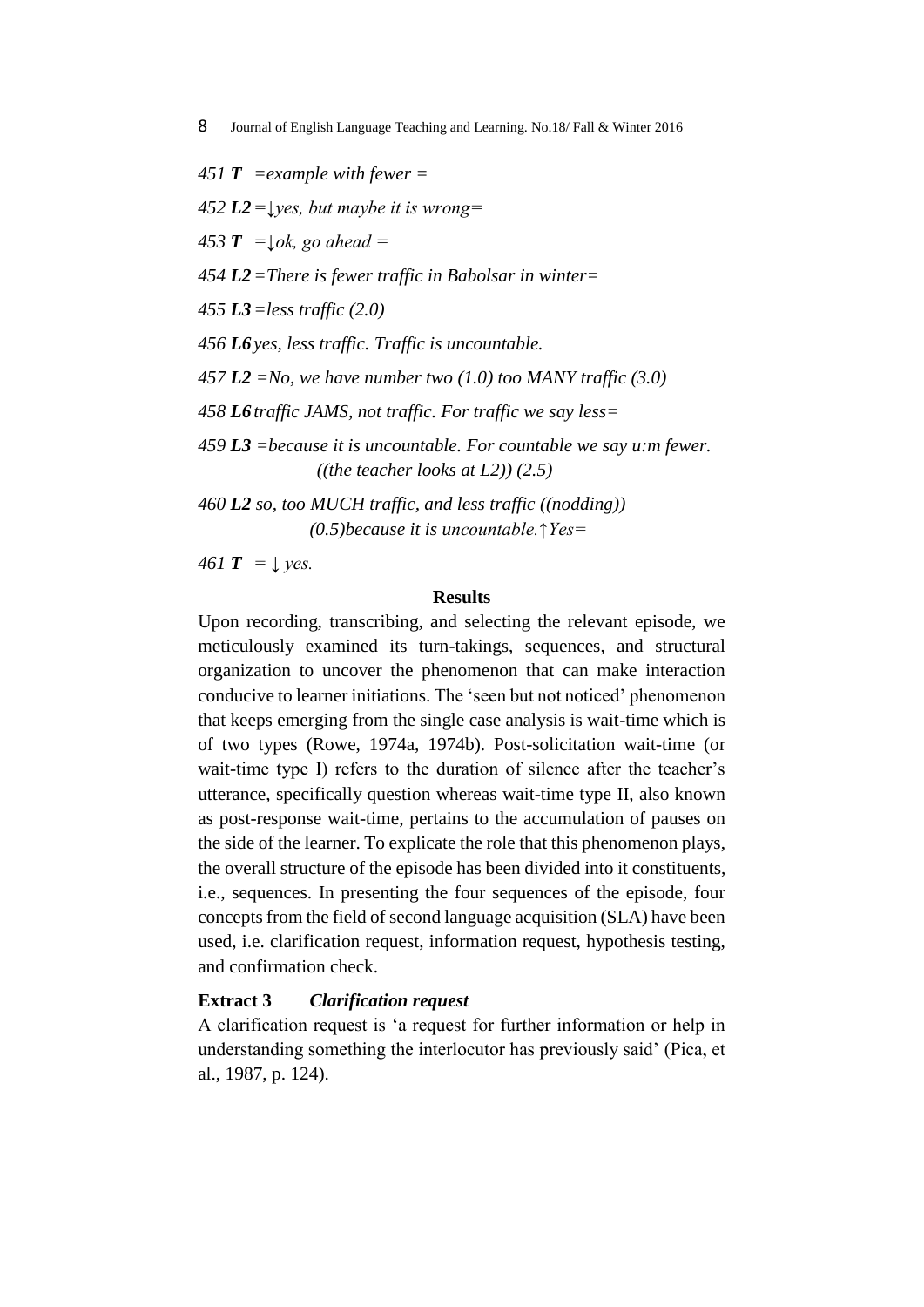| 435 $T$ | $=$ Lyes, that's right (0.5) ((turning to L3))<br>Number $\uparrow$ six =                                                                                                                                                                      |
|---------|------------------------------------------------------------------------------------------------------------------------------------------------------------------------------------------------------------------------------------------------|
| 436L3   | $=$ "what time does the last train leave?" (0.5)<br>can you tell me when the last train leaves=                                                                                                                                                |
| 437 $T$ | $=$ "can you tell me when the last train leaves."<br>It is true, > but because we                                                                                                                                                              |
|         | have what time, it's good to say what time. Can<br>you tell me what time the last train leaves?<<br>$(0.5)$ Or when is also acceptable. That's right.<br><i>"Good"</i> , <i>†thank Jyou so much. Now let's go to</i><br>the next part. $(4.0)$ |
| 438 L5  | $=$ excuse me, I have a problem with fewer and<br>$less =$                                                                                                                                                                                     |

Extract 3 is a continuation of checking homework activity in which the teacher calls on individual learners to read aloud answers to (previously done-at-home) exercises. Here, the grammatical focus is on writing indirect questions using the given Wh-questions. In turn 435, the teacher first gives the F (feedback) on a response provided in the previous turn; thereby, he completes the IRF string. Then, he launches a new sequence in the same turn by nonverbally nominating L3 and naming the item number. L3 reads aloud her answer in turn 436. The teacher latches on to the learner's turn to evaluate her response. After providing feedback in turn 437, the teacher explicitly announces a sequential boundary; that is, all practice items of the part have been dealt with and it is time to move on to the next part. At this juncture, wait-time of four seconds naturally occurs. This period of silence affords L5 the space to self-select herself in turn 438, initiate a new sequence, and pose her problem. In her initiative, L5 orients to a previously-checked exercise and asks the teacher to clarify two adverbs of quantity which were the grammatical focus of the exercise.

### **Extract 4** *Information request*

An information request is concerned with 'obtaining information about the language which goes beyond the simple understanding of a previously encountered utterance (spoken or written). It can include a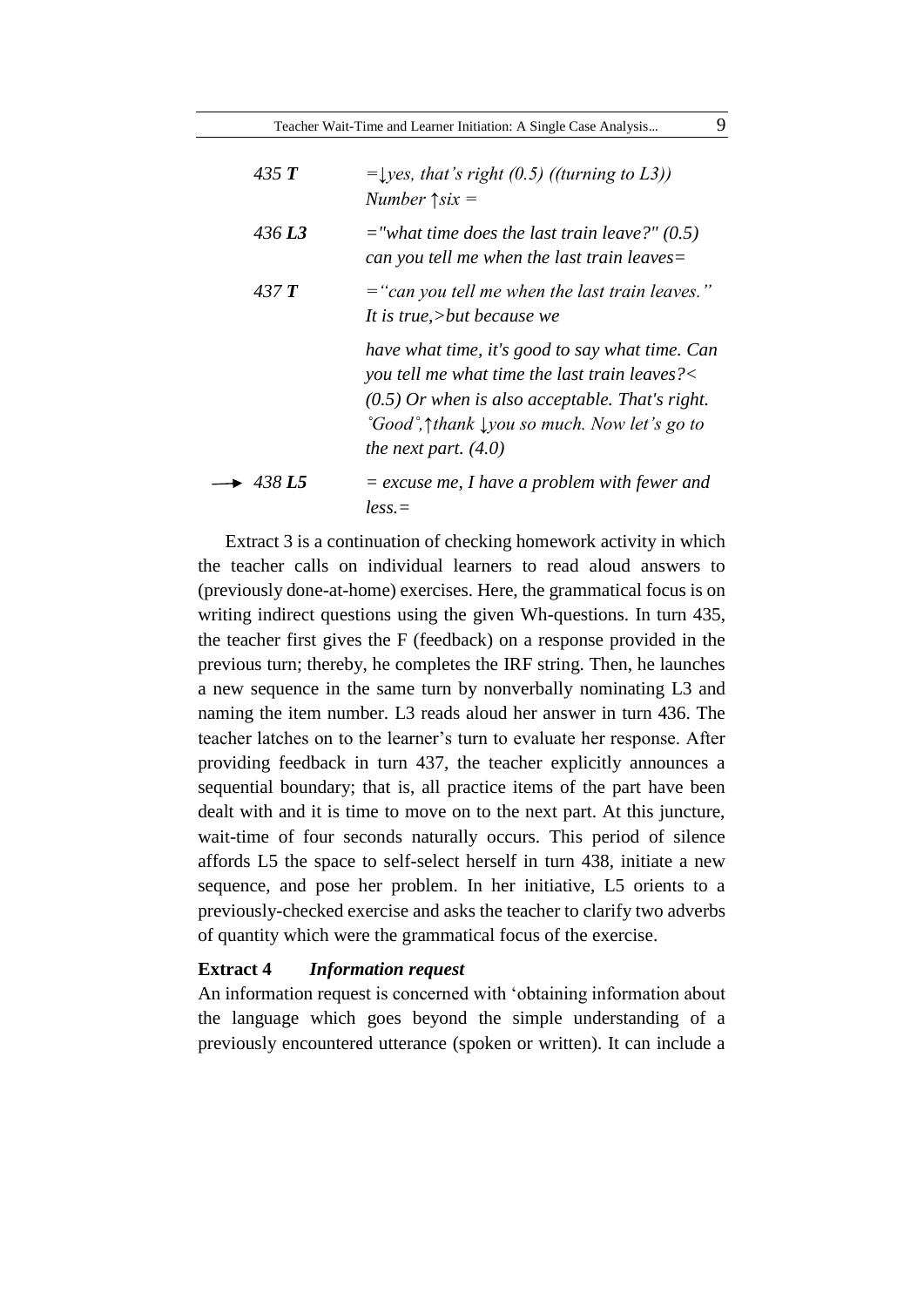request for further explanations about the lexis, grammar, or syntax of previous phrases or expressions' (Garton, 2012, p. 37).

447 **T** = 
$$
\downarrow
$$
yes, <sup>o</sup>very good<sup>o</sup> ((looking at L5)) Ok  
\n $\uparrow$  Maryam? (2.0)  $\uparrow$  Clear? (1.5)

#### *448 L9 Can you please give example for less a:nd=*

After confirming (yes with a falling intonation) and providing explicit positive feedback (very good) sotto voce on what has been discussed in the previous turns of the sequence, the teacher launches a comprehension check by uttering 'ok' together with L5's first name with a rising intonation. L5 does not latch on to the teacher's initiation. The teacher implements wait-time of two seconds in turn 447. Afterwards, he uses a lexical item with a rising intonation (*↑*Clear?) which is specifically designed to check an interlocutor's understanding. Again, wait-time of one and a half second occurs without L5's attempt to take the floor and respond. The accumulation of pauses (4.5) gives L9 the interactional space to move out of the IRF, initiate a new turn, and exercise agency. L9 directs interaction, in turn 448, in light of his need, i.e. further information (exemplification).

#### **Extract 5** *Hypothesis testing*

Hypothesis testing refers to those cases in which learners 'try out' their understanding of new language (Allwright & Bailey, 1991).

| 449                   | $T$ :    | $=$ $\downarrow$ sure ((standing up and going to the board))<br>(4.0) |
|-----------------------|----------|-----------------------------------------------------------------------|
|                       |          | $\rightarrow$ 450 L2: Teacher, I have a sentence=                     |
|                       |          | 451 T: $=$ example with fewer $=$                                     |
| $\rightarrow$ 452 L2: |          | $=$ Lyes, but maybe it is wrong =                                     |
|                       | $453$ T: | $=$ $\downarrow$ ok, go ahead $=$                                     |

To comply with the request made by L9's initiation in extract 4, the teacher utters 'sure' with a falling intonation and goes to the board for making an example. In the meantime, wait-time of four seconds occurs. L2 makes use of this interactional space and takes initiative. In turn 450, she asks the teacher to let her read out the example she has made so that she can try out her own understanding, i.e. hypothesis testing.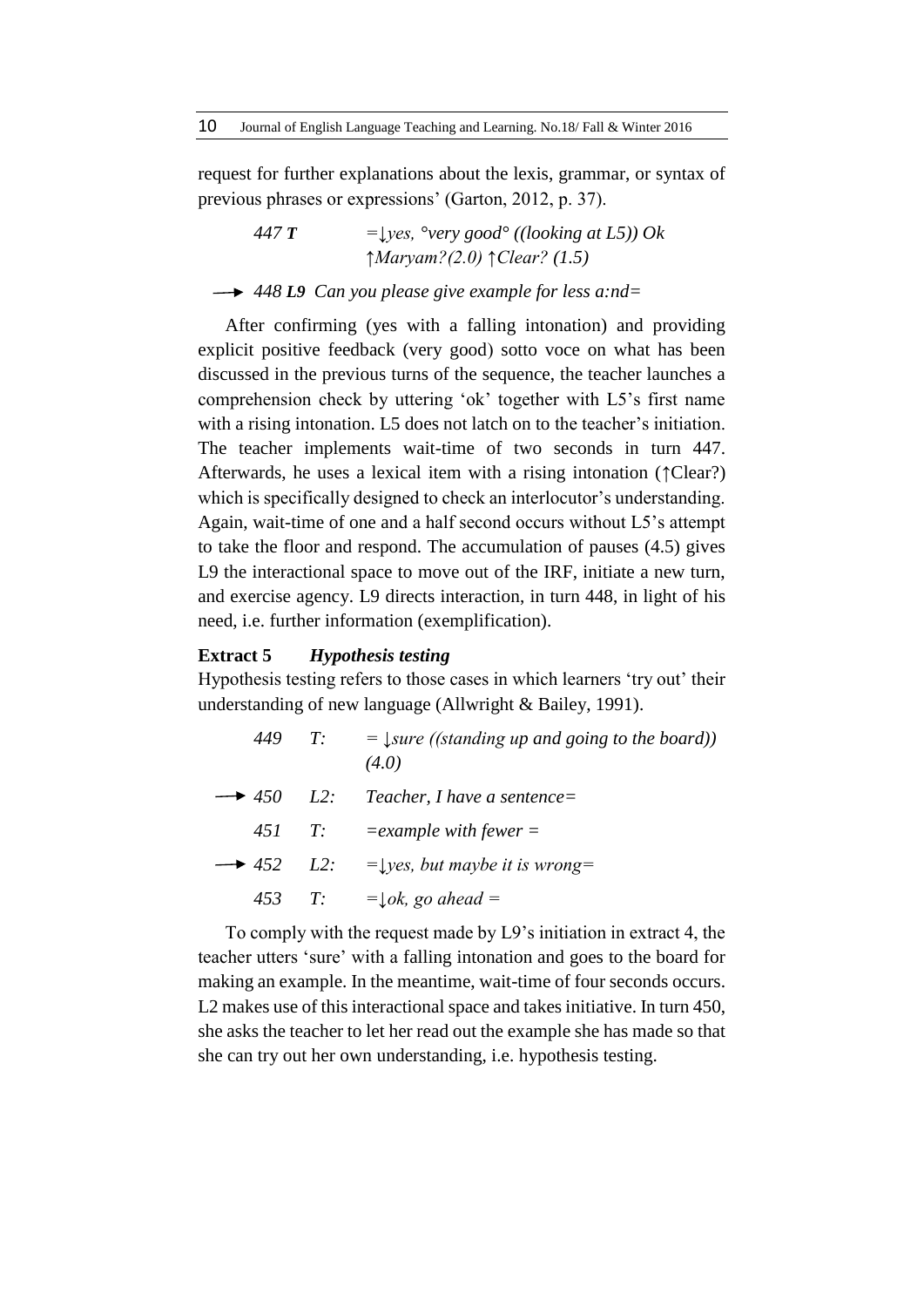#### **Extract 6** *Confirmation check*

Allwright and Bailey (1991) define confirmation checks as 'the speaker's query as to whether or not the speaker's (expressed) understanding of the interlocutor's meaning is correct' (p. 123).

> *L2=There is fewer traffic in Babolsar in winter= L3=less traffic (2.0) L6 yes, less traffic. Traffic is uncountable. L2 =No, we have number two (1.0) too MANY traffic (3.0) L6 traffic JAMS, not traffic. For traffic we say less= L3 = because it is uncountable. For countable we say u:m fewer. ((the teacher looks at L2)) (2.5) L2 so, too MUCH traffic, and less traffic ((nodding)) (0.5)*

*because it is uncountable. ↑Yes=*

*461*  $T = \frac{1}{2}$  yes.

This extract portrays an instance of learner-learner interaction in which learners negotiate a locus of trouble, i.e. adverbs of quantity (fewer & less). The unfolding of this sort of interaction owes to the teacher's withdrawal from providing the F move. The teacher does this by implementing extended post-response wait-time (or wait-time II); the learners manage to sustain the floor with the help of the interactional space that the teacher's wait-time implementation has brought about. In turn 454, L2 tests her hypothesis and reads out the example she has made. L3 immediately latches onto it and provides feedback. This is a sudden reversal of role; that is, L3 adopts the teacher's role in providing comments on contributions. After L3's comment, the teacher does not take the floor to make evaluations. Wait-time of two seconds gives L6 the space to orient to the comment, confirm it, and provide a justification. L2 latches onto it in turn 457 and provides a counterexample. Here, the teacher does not do the 'terminal act' of evaluating and closing the sequence; rather, he does the 'continuation act' of waiting so that the sequence gets expanded by learners' further contributions. In the next two turns  $(458 \& 459)$ , L3 and L4 expand the sequence by orienting to the main locus of trouble and to the point made by L2 in turn 457. After L3's contribution to the discourse, the teacher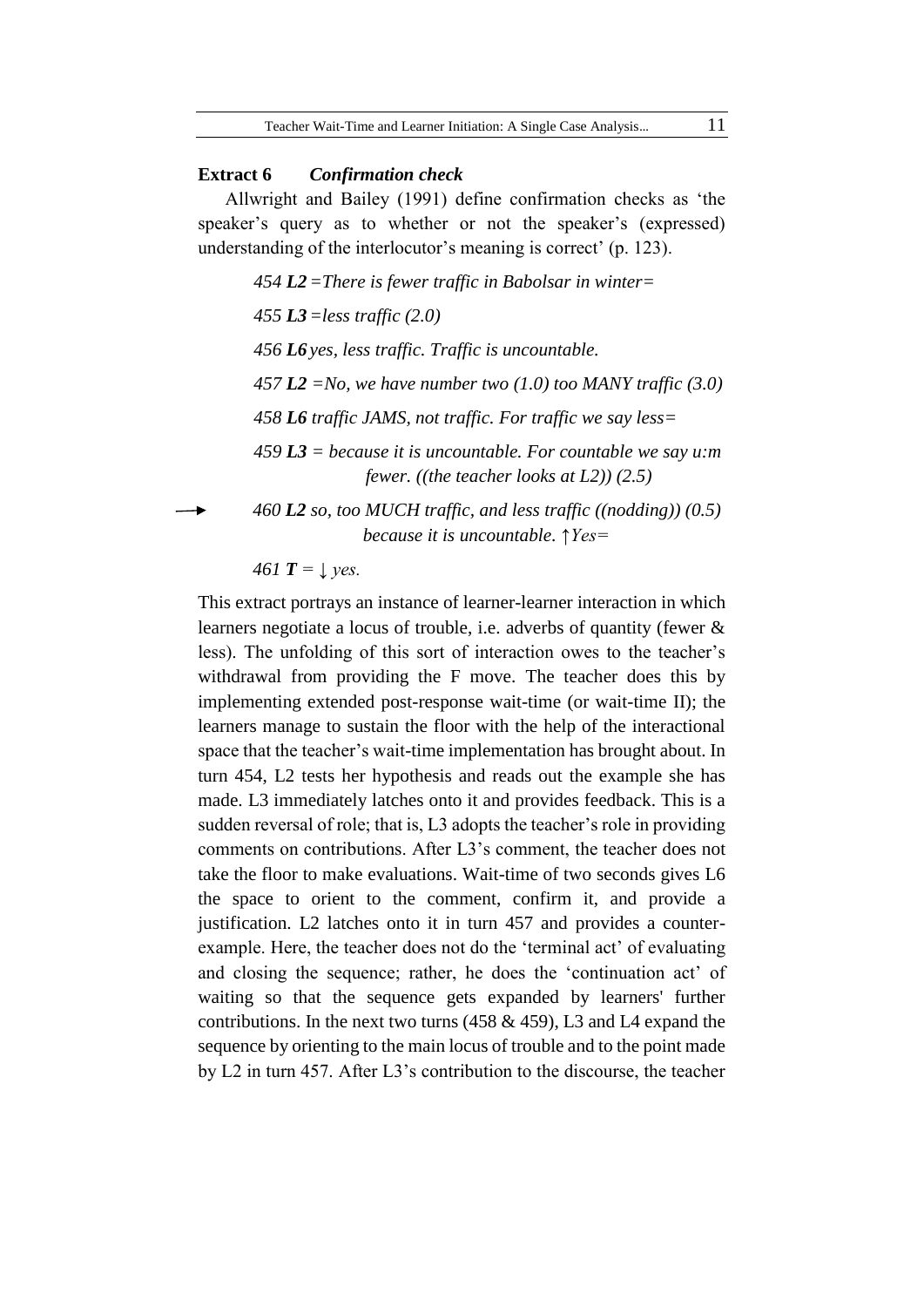looks at L2 and affords post-response wait-time for L2 to take the floor. This learner initiated negotiation-rich opportunity reaches its main outcome when L2 takes up the turn for confirmation check.

#### **Discussion and Conclusion**

In this paper, we made an attempt to explore what learners need to depart from uninterrupted IRF sequences and how teachers can help learners to achieve this goal when the focus of the class is on form and accuracy and the type of interaction is teacher-fronted. Since this is a conversation analytic study, we observed, videotaped, and transcribed a classroom interaction, taken from a corpus of 10 two-hour lessons, emerging from a homework review activity. Analyses of the extracts from the selected episode have uncovered interactional space as the prerequisite for learner initiation and agency, and teacher's extended wait-time practice as a phenomenon that brings about ample space for learners to have a higher visibility profile in classroom interaction.

The sequential structuring of learner initiation in teacher-fronted interaction has been examined to find answers to the two research questions of the study. Analyses of the extracts have revealed that for learners to move out of IRFs and exercising initiatives, they should have interactional space. Since teachers have control over the amount of space learners have in, particularly teacher-fronted, interaction (Walsh, 2011), they can play a significant role in creating, allowing, and opening up ample interactional space, and consequently, encouraging learner initiations. As shown in the above extracts, teachers' extended wait-time implementation, either after the teacher's turn or after the learner's turn, can afford learners what they need to break the IRF discourse chains and occupy the 'I' position in the sequence.

The findings of this study are in line with those reported by Rowe (1974a, 1974b). She observed in her study of elementary science classes that, after asking questions, teachers wait in most instances less than a second for a student to respond. If the student makes a response, they give feedback or ask a follow-up question in again less than a second. Rowe found that lengthening wait-time of both types up to three or more seconds can increase both the number of unsolicited but appropriate learners' responses and the frequency of their questions. In a similar vein, Honea (1982) designed a time-series study to investigate the effects of using an extended wait-time on the characteristics of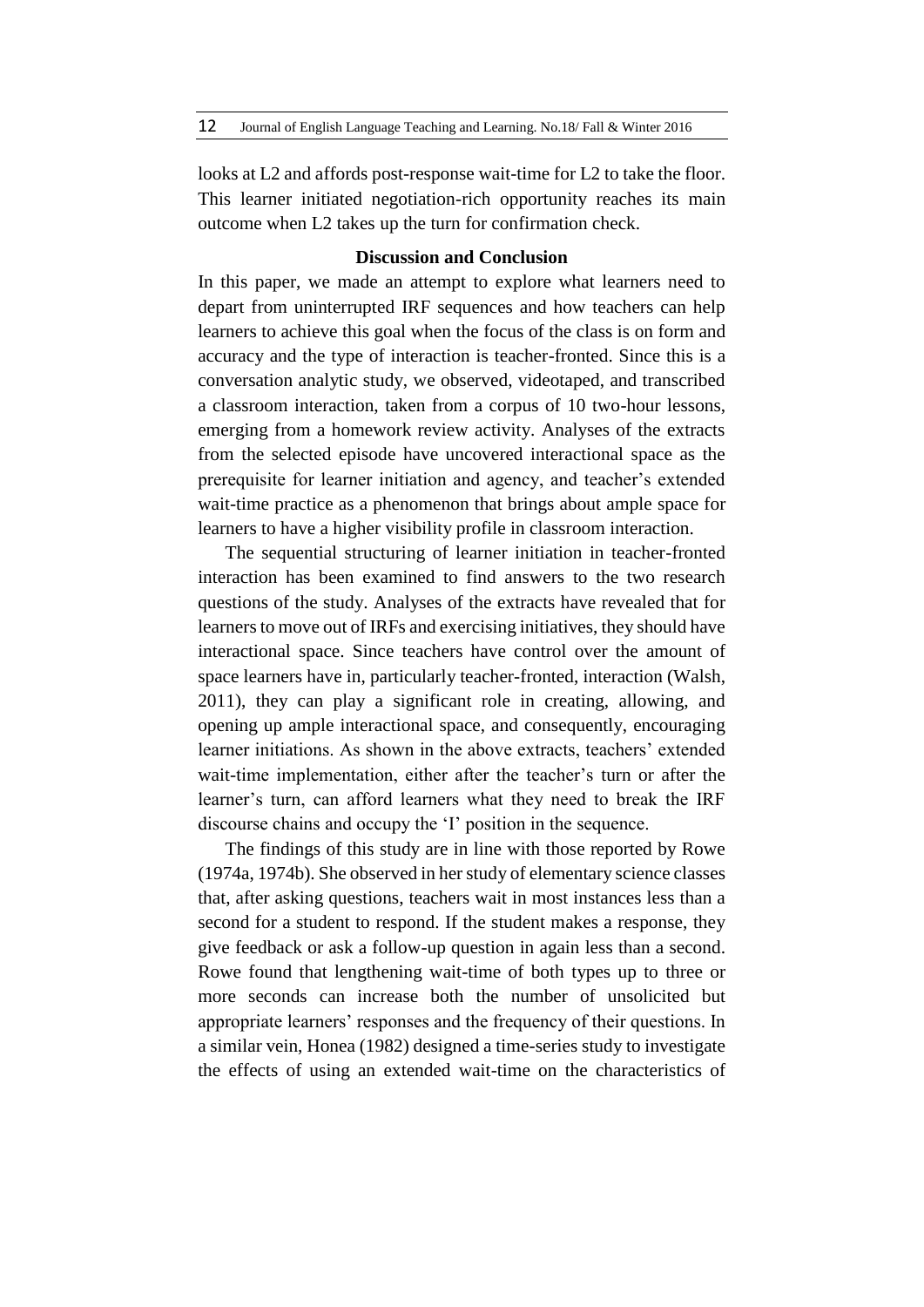teacher and student discourse in a sample of 24 high school students in a social studies class. It was found that teachers tend to talk less and students have more interaction among themselves as a result of waittime extension. Yaqubi and Pourhaji (2012) examined, in their conversation analytic study of EFL classes, the structuring of teachers' limited wait-time practice in relation to learners' participation opportunities in a meaning and fluency micro-context. They found that limited wait-time tends to play an obstructive role in interaction; it decreases learners' participation opportunities through closing down their interactional space. Contrary to Walsh's (2006) suggestion for the appropriateness of IRF sequences when the focus is on form and accuracy, grounded in the data and in line with Waring (2009), we believe that learner space is a 'coveted commodity' and should be prioritized in every aspect of learning.

This study raises teachers' awareness about the significance of interactional space and the role that wait-time can play in classroom interaction. Teachers need to incorporate wait-time into their repertoire of interactive practices. The episode analyzed in this study indicated an instance of the teacher's classroom interactional competence (CIC), i.e., "ability to use interaction as a tool for mediating and assisting learning" (Walsh, 2006, 132), as the teacher implemented wait-time as a 'tool' for instigating and sustaining quality interaction. The quality of interaction was promoted because the teacher's wait-time implementation was in line with the pedagogic goal of increasing learner participation.

The findings of this study can be analytically generalized to Waring's (2016) theory of pedagogical interaction. Extract 5 where the teacher gives L2 the space to test her hypothesis is in line with Waring's principle of competence in the sense that the learner is asserting her competence and the teacher is attending to this principle by validating L2's contribution. Turns 450-460 in which the teacher gives learners the space to control over the discourse by initiating, responding, and giving feedback by themselves and negotiate the locus of trouble in their learner-learner interaction provide an instance of complying with the principle of contingency, i.e., being responsive to the moment. The teacher preserves the integrity of the moment through implementing wait-time and not disturbing the learners' ongoing frames.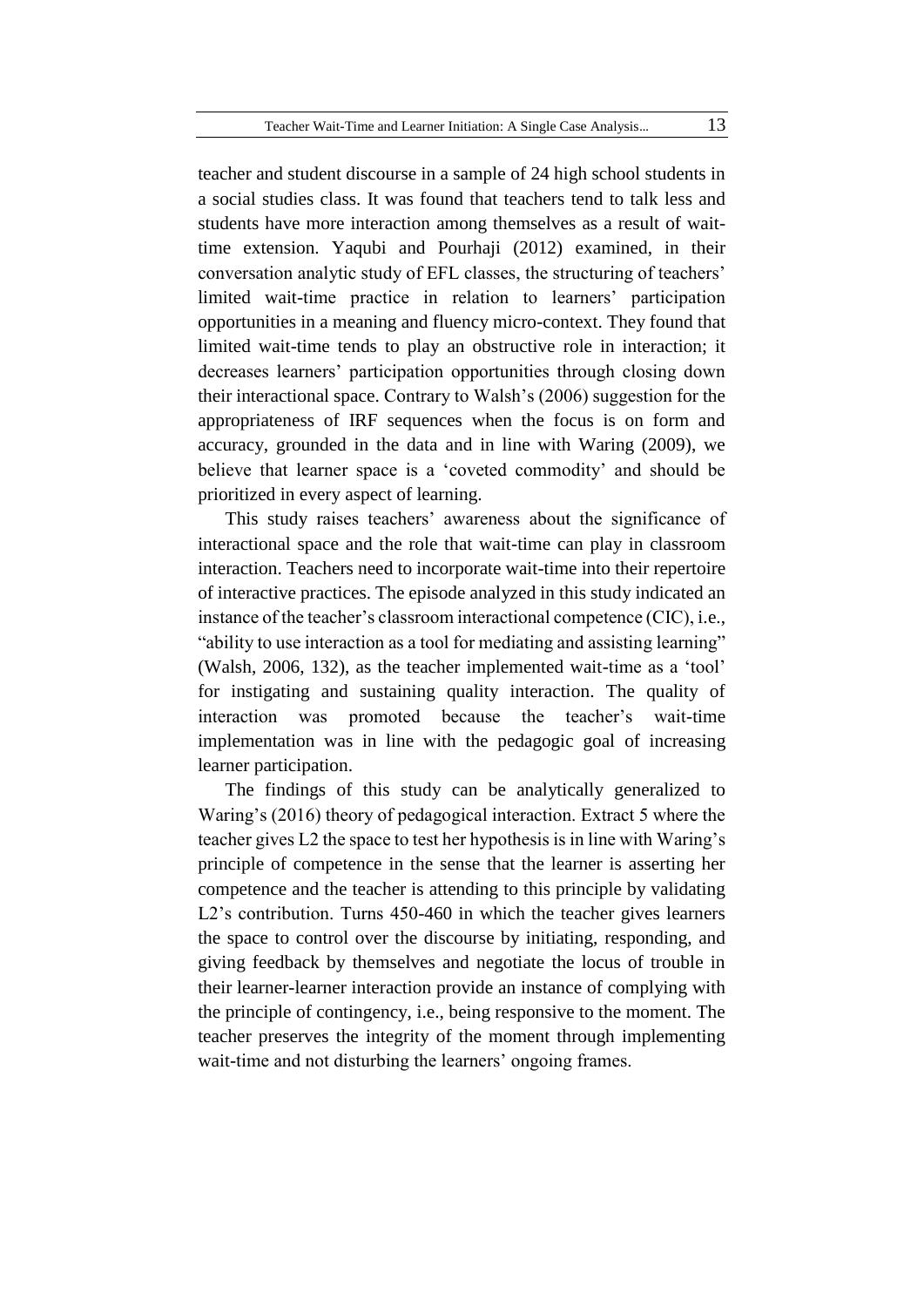In closing, this article has by no means depicted the whole picture of the structuring of and the relationship between teacher wait-time practice and learner initiation in classroom interaction. Since this study just considered a single class and episode, further studies should explore in more detail the subtleties of its implementation in a larger sample size. Moreover, further research should examine the relationship between wait-time and other nonverbal features, e.g. gesture, and their combined effect on learner contributions to classroom discourse. Last but not least, wait-time is not traceable just in form and accuracy context, so future research is warranted to investigate this interactive practice in other contexts.

#### **References**

- Allwright, R.L. (1984) The importance of interaction in classroom language learning. *Applied Linguistics*, *5*, 156–171.
- Allwright, D., & Bailey, K. M. (1991). *Focus on the language classroom*. New York, NY: Cambridge University Press.
- Donato, R. (2000). Sociocultural contributions to understanding the foreign and second language classroom. In J. P. Lantolf (Ed.), *Sociocultural theory and second language learning* (pp. 27–50). New York: Oxford University Press.
- Edwards, A. & Westgate, D. (1994). *Investigating classroom talk*. London: Falmer.
- Ellis, R. (1998). Discourse control and the acquisition- rich classroom. In W. A. Renandya & G. M. Jacobs (Eds.), *Learners and Language Learning. Anthology Series 39*, Singapore: SEAMO Regional Language Centre.
- Freire, P. (1970). *Pedagogy of the oppressed* (M. B. Ramos, Trans.). New York: Continuum.
- Garton, S. (2002). Learner initiative and classroom interaction. *ELT Journal, 56*(1), 47–56.
- Gass, S., & Selinker, L. (2001). *Second language acquisition: An introductory course* (2nd ed.). Mahwah, NJ: Erlbaum.
- Greenleaf, C., & Freedman, S.W. (1993). Linking classroom discourse and classroom content: Following the trail of intellectual work in a writing lesson. *Discourse Processes, 16,* 465–505.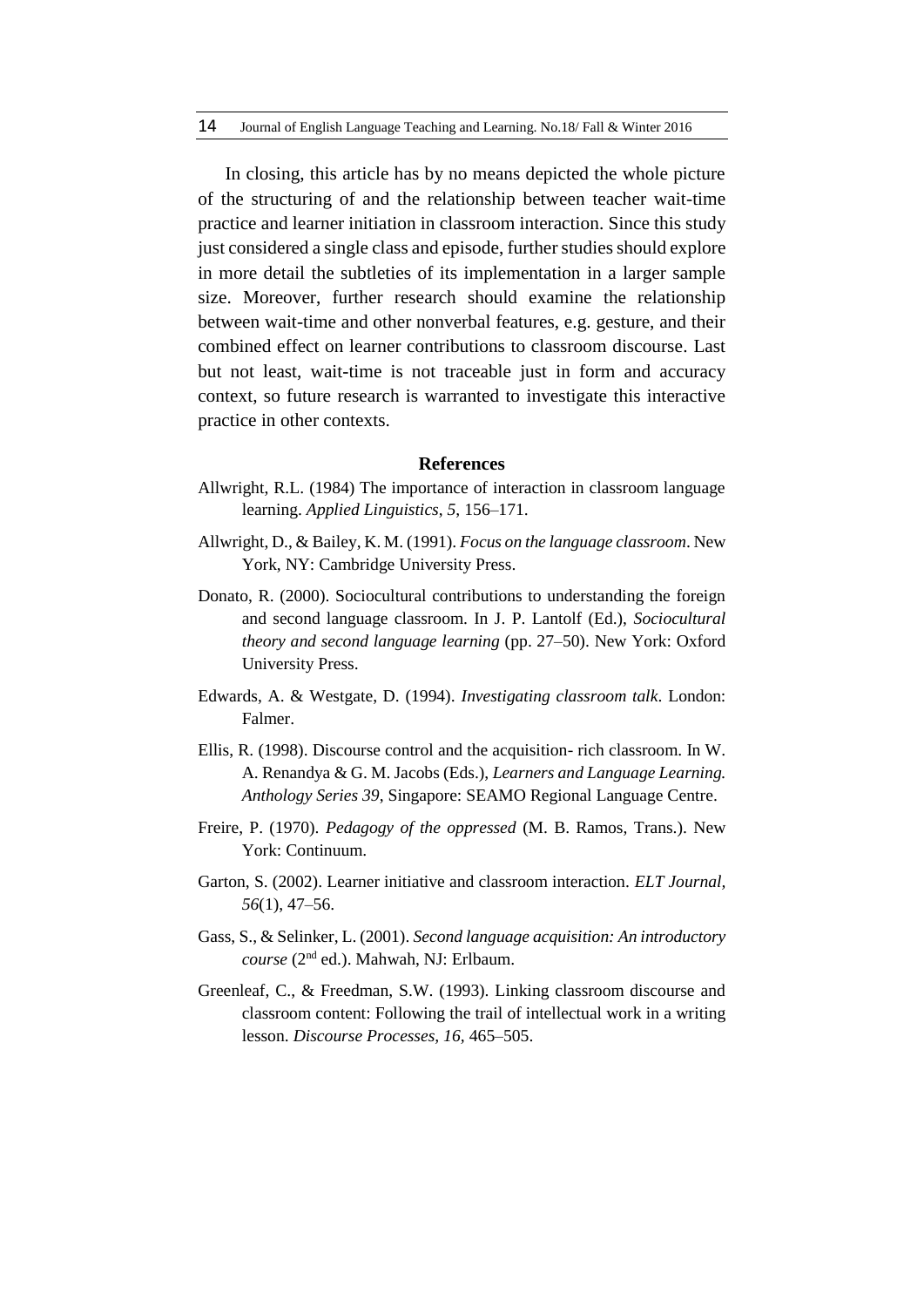- Hicks, D. (1995). Discourse, learning, and teaching. In M. W. Apple (Ed.), *Review of research in education* (pp. 49–95). Washington, DC: American Educational Research Association.
- Honea, M. J. (1982). Wait time as an instructional variable: An influence on teacher and student. *Clearinghouse*, *56*(4), 167–170.
- Hutchby, I., & Wooffitt, R. (2008). *Conversation analysis (2nd ed.)*. Cambridge: Polity Press
- Jacknick, C. M. (2011). But this is writing: Post-expansion in student-initiated sequences. *Novitas-Royal (Research on Youth and Language), 5*(1), 39- 54.
- Jefferson, G. (1983). *Notes on some orderliness of overlap onset*. Tilburg, Netherlands: Tilburg Papers in Language and Literature No. 28.
- Kasper, G. (2001). Four perspectives on L2 pragmatic development. *Applied Linguistics, 22*, 502–30.
- Krashen, S. (1985). *The input hypothesis*. London: Longman.
- Kumaravadivelu, B. (1993). Maximizing learning potential in the communicative classroom. *ELT Journal, 47*(1), 12–21.
- Kumaravadivelu, B. (2006). *Understanding language teaching: From method to postmethod*. Mahwah, N. J.: Lawrence Erlbaum.
- Legutke, M., & Thomas, H. (1991). *Process and experience in the language classroom.* Harlow: Longman.
- Mori, J. (2004). Negotiating sequential boundaries and learning opportunities: A case from a Japanese language classroom. *Modern Language Journal, 88*(4), 536–550.
- Musumeci, D. (1996). Teacher–learner negotiation in content-based instruction: Communication at cross-purposes? *Applied Linguistics, 17*, 286–325.
- Nunan, D. (1987). Communicative language teaching: Making it work. *ELT Journal, 41*(2), 136–145.
- Pica, T., Young, R., & Doughty, C. (1987). The impact of interaction on comprehension. *TESOL Quarterly*, *21*(4), 737–758.
- Raymond, G., & Heritage, J. (2006). The epistemics of social relations: Owning grandchildren. *Language in Society, 35*, 677–705.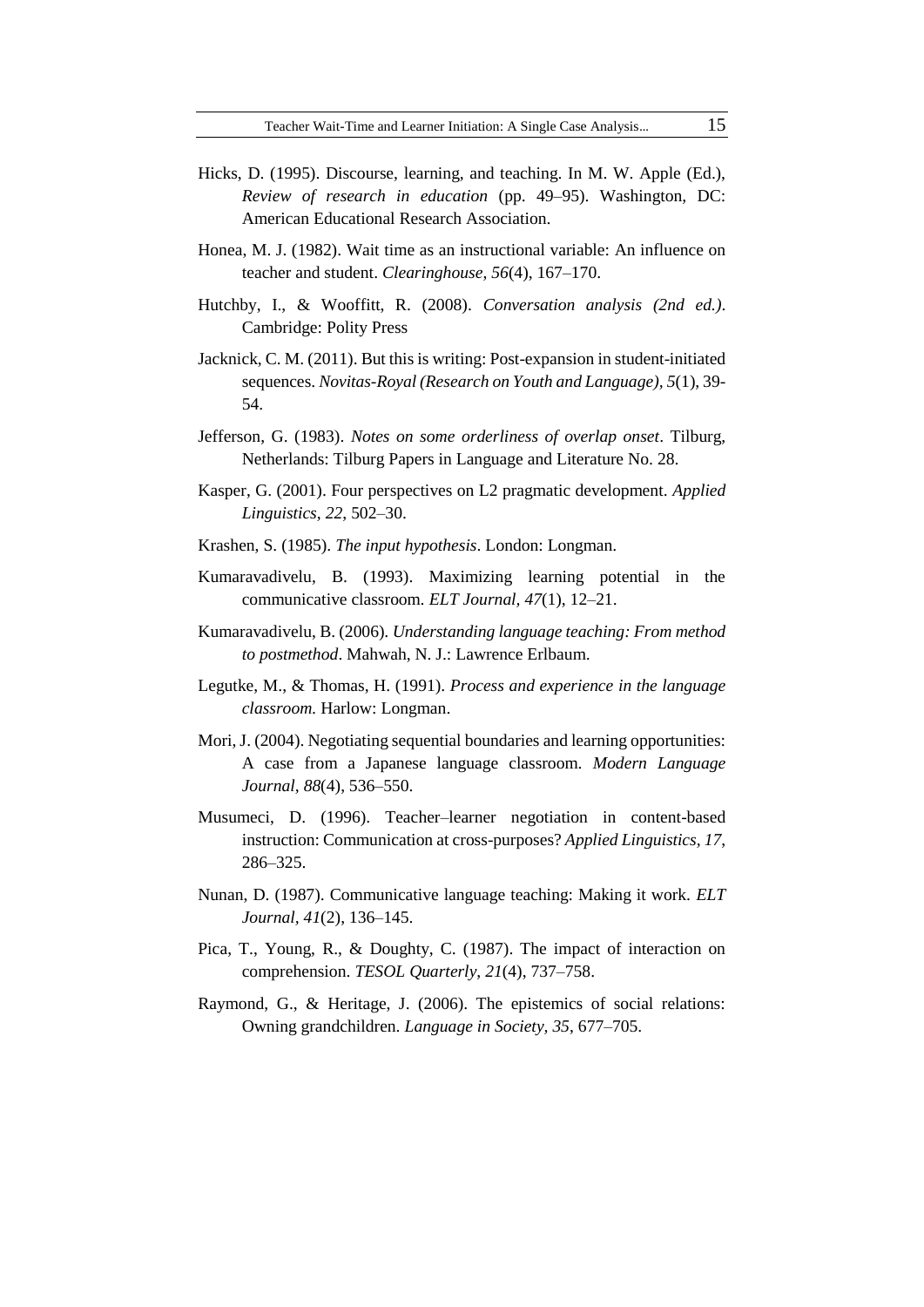- Rowe, M.B. (1974a). Wait time and rewards as instructional variables, their influence in language, logic, and fate control: Part 1. Wait time. *Journal of Research in Science Teaching*, *11*(2), 81–94.
- Rowe, M. B. (1974b). Wait time and rewards as instructional variables, their influence in language, logic, and fate control: Part 2. Rewards. *Journal of Research in Science Teaching*, *11*(4), 291–308.
- Schegloff, E. A. (1987). Analyzing single episodes of interaction: An exercise in conversation analysis. *Social Psychology Quarterly, 50*, 101–114.
- Seedhouse, P. (2004). *The interactional architecture of the language classroom: A conversation analysis perspective*. Malden, MA: Blackwell.
- Sinclair, J. M. and Coulthard, M. (1975). *Towards an analysis of discourse: The English used by teachers and pupils*. London: Oxford University Press.
- Slimani, A. (1989). The role of topicalization in classroom language learning. *System, 17*, 223–234.
- Swain, M. (1985). Communicative competence: Some roles of comprehensible input and comprehensible output in its development. In S. M. Gass & C. Madden (Eds.), *Input in second language acquisition*  (pp. 235–253). Rowley, MA: Newbury House.
- Ten Have, P. (2007). *Doing conversation analysis (2nd ed.)*. London: Sage.
- Thornbury, S. (1996). Teachers research teacher talk. *ELT Journal, 50*(4), 279–88.
- Van Lier, L. (1984). Analyzing interaction in second language classrooms. *ELT Journal*, *38*(3), 160–169.
- Van Lier, L. (1996). *Interaction in the language curriculum*. London: Longman Group Limited.
- Van Lier, L. (2000). From input to affordance. Socio-interactive learning from an ecological perspective. In J. P. Lantolf (Ed.), *Sociocultural theory and second language learning* (pp. 245–260). New York: Oxford University Press.
- Van Lier, L. (2008). Agency in the classroom. In J. P. Lantolf and M. Poehner (Eds.), *Sociocultural theory and the teaching of second languages* (pp. 163–86). London: Equinox.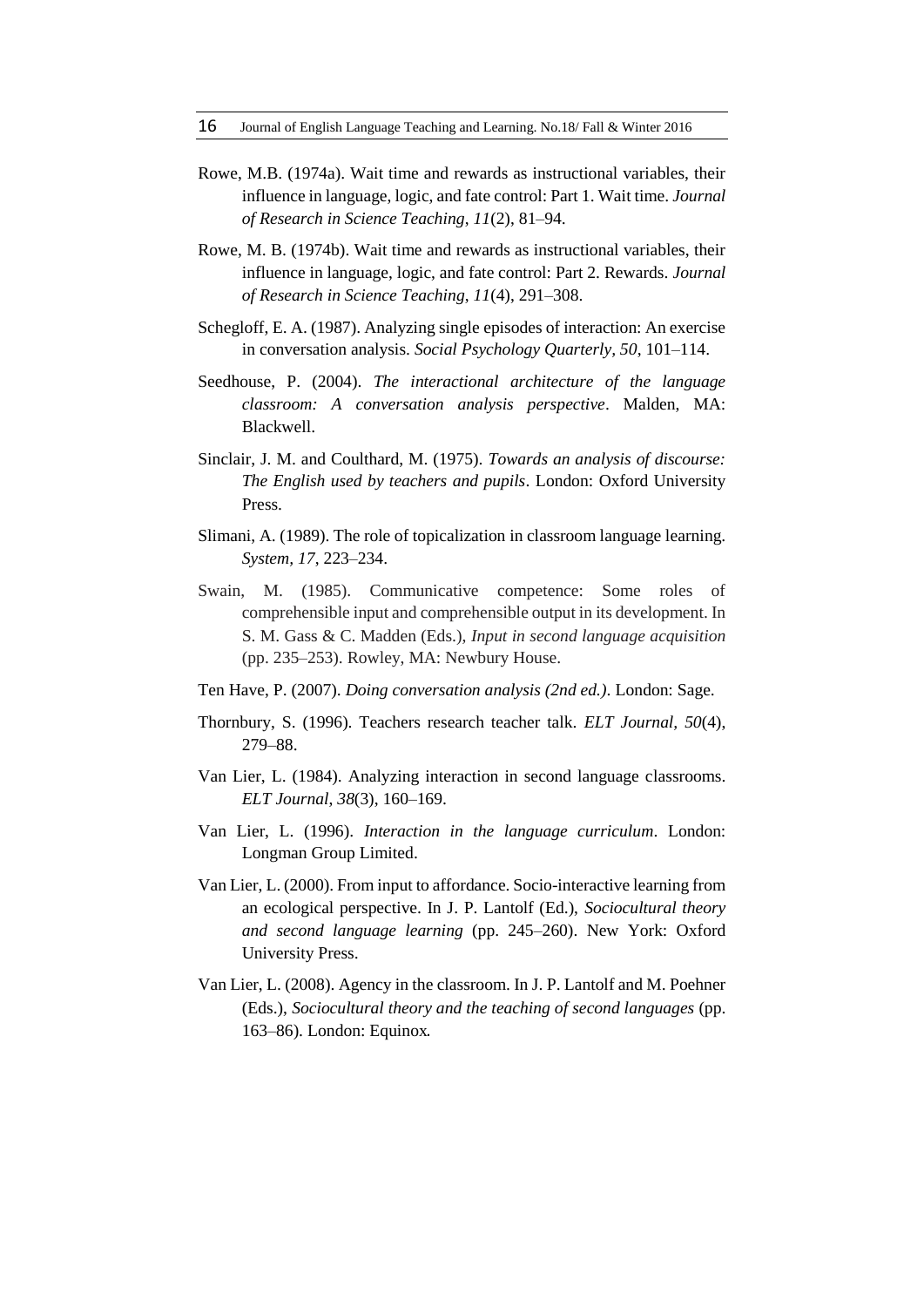- Vygotsky, L. S. (1978). *Mind in society: The development of higher psychological processes*. Cambridge, MA: Harvard University Press.
- Walsh, S. (2002). Construction or obstruction: Teacher talk and learner involvement in the EFL classroom. *Language Teaching Research*, *6*, 3– 23.
- Walsh, S. (2006). *Investigating classroom discourse*. New York: Routledge.
- Walsh, S. (2011). *Exploring classroom discourse: Language in action.* Oxon: Routledge.
- Waring, H. Z. (2008). Using explicit positive assessment in the language classroom: IRF, feedback, and learning opportunities. *Modern Language Journal, 92*(4), 577–594.
- Waring, H. Z. (2009). Moving out of IRF (Initiation-Response-Feedback): A single case analysis. *Language Learning, 59*(4), 796–824.
- Waring, H. Z. (2011). Learner initiatives and learning opportunities in the language classroom. *Classroom Discourse*, *2*(2), 201–218.
- Waring, H. Z. (2016). *Theorizing pedagogical interaction: Insights from conversation analysis.* New York: Routledge.
- Wells, G. (1999). *Dialogic Inquiry: Towards a sociocultural practice and theory of education*. Cambridge: Cambridge University Press.
- Yaqubi, B., & Pourhaji, R. M. (2012). Teachers' limited wait-time practice and learners' participation opportunities in EFL classroom interaction. *Journal of Language Teaching and Learning, 10*, 127–161.